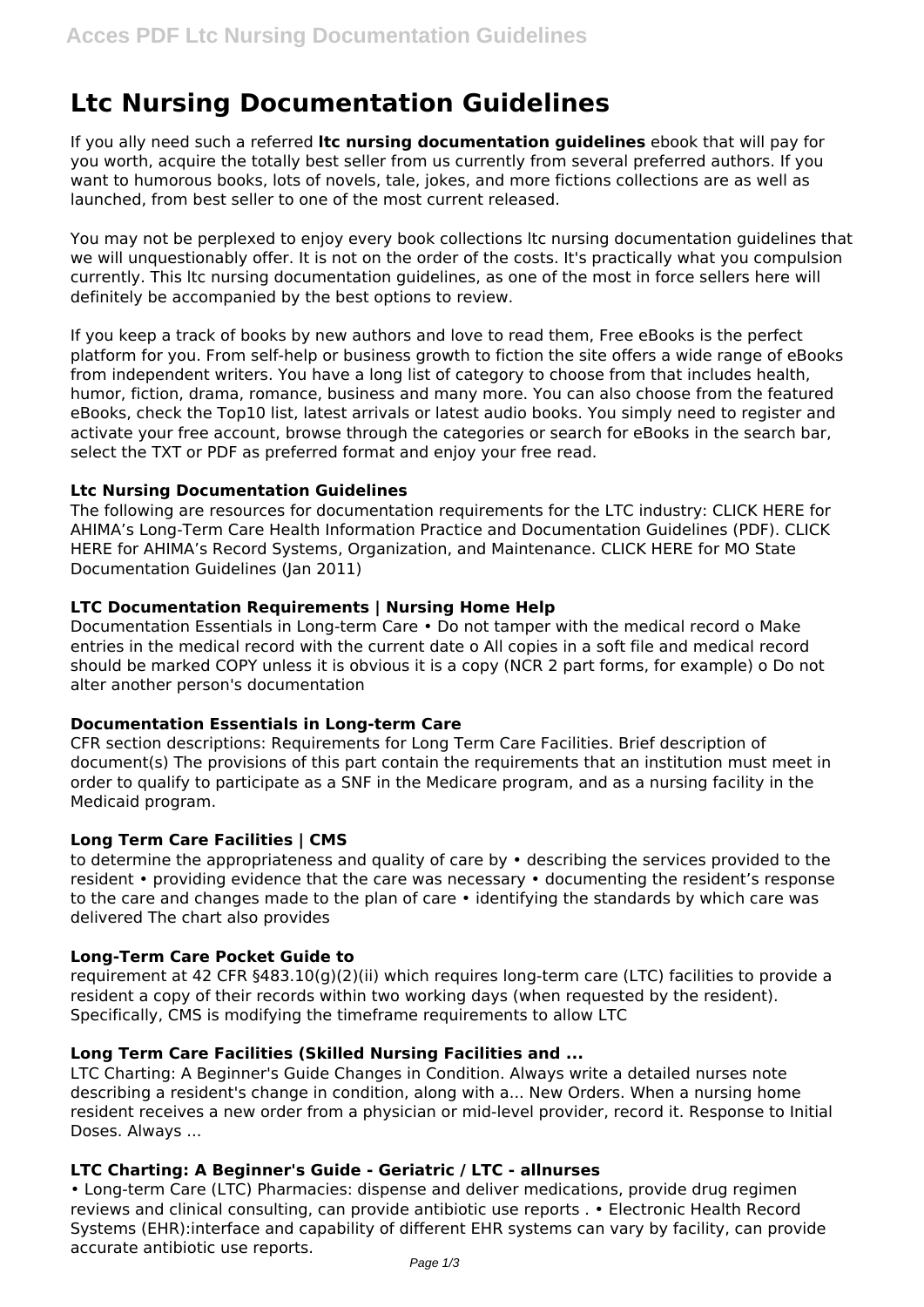# **Antibiotic Stewardship In LTC**

Record Systems, Organization and Maintenance Maintaining a Unit Record Assigning a Medical Record Number Maintaining Records in a Continuum of Care Defining What is Part of the Medical Record Maintenance of the Medical Record Identification (Name and Number) on Pages of the Medical Record Common ...

## **AHIMA's Long-Term Care Health Information Practice and ...**

information systems, and documentation guidelines specific to long term care. Federal regulations for nursing facilities and skilled nursing facilities require organizations to maintain their clinical records in accordance with accepted professional standards and practices and to employ or

## **AHIMA's Long-Term Care Health Information Practice ...**

picture\_as\_pdf Long Term Care Facilities Guidance. This interim guidance provides updated guidelines for nursing homes and other long-term care (LTC) facilities regarding restrictions that were instituted to mitigate the spread of COVID-19. The guidance in this document is specifically intended for facilities as defined in the Nursing Home Care Act (210 ILCS 45), and also applies to Supportive Living Facilities, Assistive Living Facilities, Shared Housing Establishments, Sheltered Care ...

## **Long Term Care Facilities Guidance | IDPH**

Documentation Content in a Long Term Care Record: Admission Record (F157): Every clinical record should have a face sheet or admission record that provides demographic information, responsible party and contacts financial and insurance information, and contact information for outside professionals involved in the resident's care (i.e. attending physician, alternate physician, etc.).

## **AHIMA's Long-Term Care Health Information Practice and ...**

Documentation should include vital signs, why the resident is receiving skilled services and a detailed description of the resident's condition at that time. Documentation should be specific to the clinical reasons for coverage, services delivered, and response to care.

#### **Nursing Documentation Requirements Under PDPM: What isn't new**

In the healthcare industry, and particularly in the long-term care ("LTC") sector, clinical and operational documentation has long been critical for purposes of ensuring appropriate patient care and demonstrating compliance with the myriad regulatory requirements imposed by the Centers for Medicare & Medicaid Services ("CMS"), as well as state licensing and Medicaid agencies.

### **LTC Facility Documentation during COVID-19 | Healthcare ...**

Documentation in the long-term setting is regulated by Federal regulation (FS14). Documentation should be complete, accurate, readily accessible and systematically organized. The admission assessments are lengthy but are important as these assessments create a picture of the resident's overall condition.

#### **Long-term Care Nursing: Admission and Medicare Documentation**

CMS (Center for Medicare and Medicaid Services) updated and finalized their regulations effective November 2016. Some of the new regulations pertaining to Registered Dietitians and food service include the education level of the Dietitian, the Food Service Manager and staff.

## **New Regulations for Dietitians Working in Long Term Care ...**

The guidelines state the 48 hour baseline care plan must include "the instructions needed to provide effective and person-centered care of the resident that meet professional standards of quality care," including, but not limited to: initial goals based on admission orders, physician orders, dietary orders, therapy services, social services, and PASARR recommendation, if applicable.

#### **Baseline Care Plan Requirements Outlined by CMS**

Refer to CDC resources pdf icon for performing respiratory infection surveillance in long-term care facilities during an outbreak. Information about the clinical presentation and course of patients with COVID-19 is described in the Interim Clinical Guidance for Management of Patients with Confirmed Coronavirus Disease 2019 (COVID-19) .